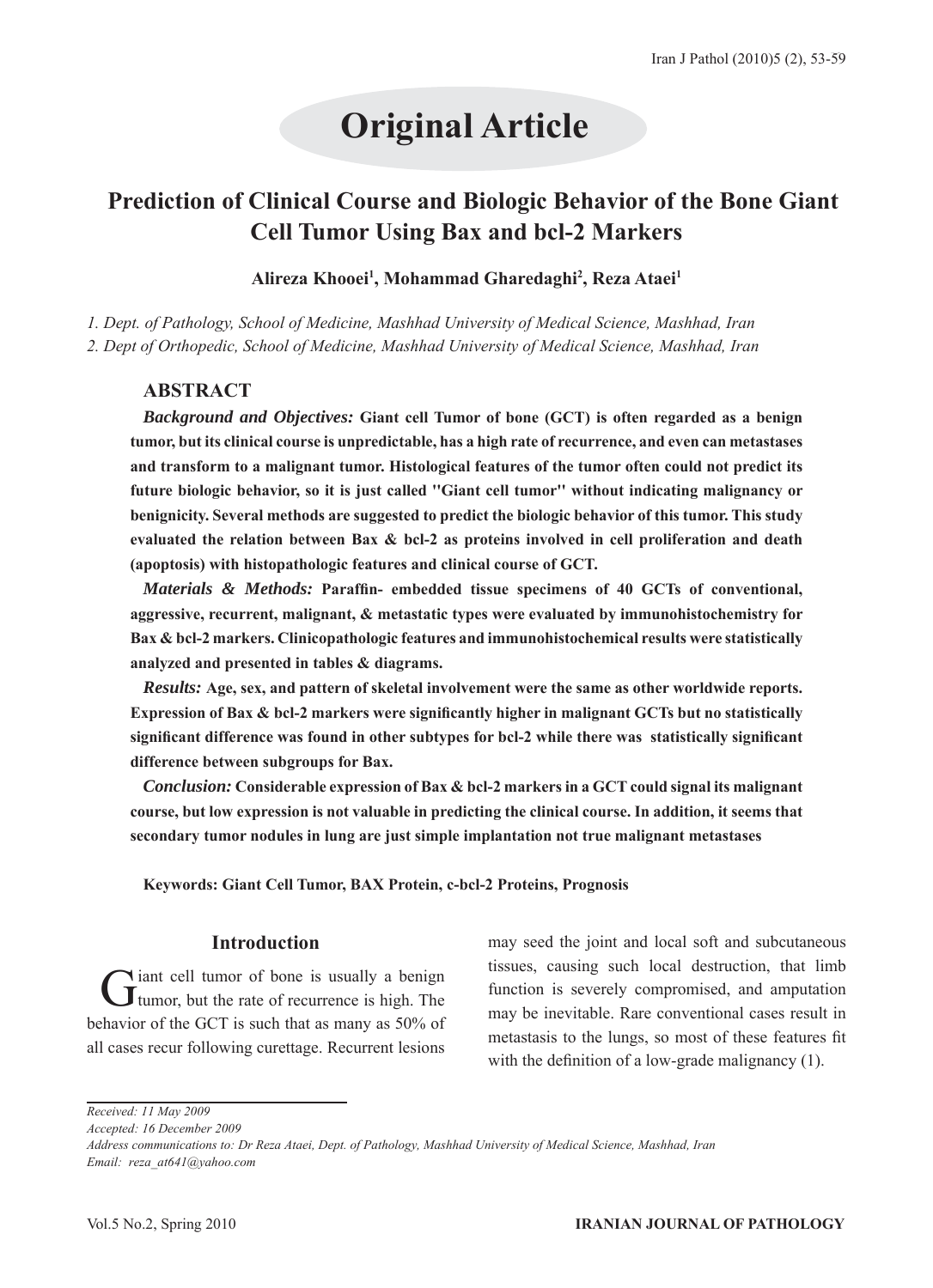#### 54 **Prediction of Clinical Course and Biologic Behavior of the Bone Giant Cell ...**

Despite advances in molecular biology, there are no established or molecular alterations in tumoral cells are capable to predict clinical outcome in patients with these tumors. Apoptosis is a genetically regulated cell death involved in the reduction of cells in normal as well as malignant tissues (2). Deregulation of the molecules controlling apoptosis may contribute to the process of tumorigenesis by reducing the rate of cell death, leading to the accumulation of genetic defects. The most important known molecules regulating apoptotic cell death are Bax, bcl-2, and p53 (3).

Recently, the bcl-2 family of proteins, including bcl-2, bcl-xL, bcl-xS, Mcl-1, Bax, and Bad, have been shown to play an important role in the regulation of apoptosis. Whereas the bcl-2, bcl-xL and Mcl-1 proteins appear to inhibit apoptosis, Bax, Bad, and bcl-xS proteins apparently promote apoptosis (4-7).

It has been shown that the proteins of the bcl-2 gene family heterodimerize and homodimerize with each other, and the relative proportions of these dimmers may determine whether a cell becomes apoptotic  $(7-9)$ .

Overexpression of bcl-2 has been reported to protect tumor cells from apoptosis, (9, 10) whereas increased Bax expression promotes apoptosis induced by cytotoxic drugs and radiation (11-13). Conflicting results have been presented with regard to the correlation between bcl-2 and Bax expression and prognosis (14, 15). An elevated bcl-2/Bax mRNA expression ratio has been shown to correlate with poor clinical outcome in low-grade urinary bladder carcinoma (16).

The aim of this study was to assess the correlation of bcl-2 and Bax expression with the histological characteristics and clinical course and outcome of any type of Giant cell tumor of bone which is classified as aggressive (tumors which have destroyed cortex of the bone and have made aggression into adjacent soft tissue), recurrent (tumors which at least have recurred one time), malignant (tumors which fulfilled the histologic criteria of malignancy such cytonuclear features, frequent mitoses, necrosis etc), metastatic (tumors which have metastasis to the other organs) and conventional (tumors confined into the bone without any mentioned descriptive features for the other groups).

#### **Materials and Methods**

Paraffin embedded tissue specimens of forty Giant cell tumors including: 13 aggressive, 9 recurrent, 11 conventional, 6 malignant and 1 metastatic GCTs diagnosed were included in the study.

In addition, clinical data were elicited from the recorded files of the hospital archive and private office.

#### *Immunostaining for Bax and bcl-2*

Immunohistochemical studies were performed on formalin fixed and paraffin embedded tissue from surgical biopsy specimens using the streptavidinbiotin-peroxides method (Novostain Super ABC, Novocastra Laboratories Ltd, Newcastle, UK) with monoclonal antibodies specific for Bax (dilution 1:50, DAKO, Glostrup, Denmark) and bcl-2 (dilution 1:50, DAKO). Appropriate positive and negative controls were used for our staining technique (17). Cells were examined at 10 optical fields and at x400 magnification. Perinuclear cytoplasmic staining was interpreted as being positive for bcl-2; and cytoplasmic staining was interpreted as being positive for Bax.

We separated the percentage of Bax and bcl-2 by quick score that is based on both intensity and proportion of cytoplasmic staining. The proportion of malignant cell staining- positivity throughout the section is termed category A and is assigned score from 1-6 (1= 0-4%, 2= 5-19%, 3=20-39%, 4= 40-59%, 5= 60-79%, 6=80-100%) and intensity of stain (category B) is graded as  $0=$  Neg,  $1=$  week,  $2=$  intermediate,  $3=$ strong. Category A is added to B to form an additive quick score from 1-9 and AxB gives a multiplicative quick score between 0-18 (18).

Data was analyzed by SPSS software (Ver. 11.5) and Fisher's exact test and Kruskal Wallis test were used to study the significance of differences. It was chosen as statistically significant if the *P*-value was less than 0.05.

## **Results**

Demographic and clinical characteristics of patients with different subtypes of GCT were assessed and the results are shown in Table 1.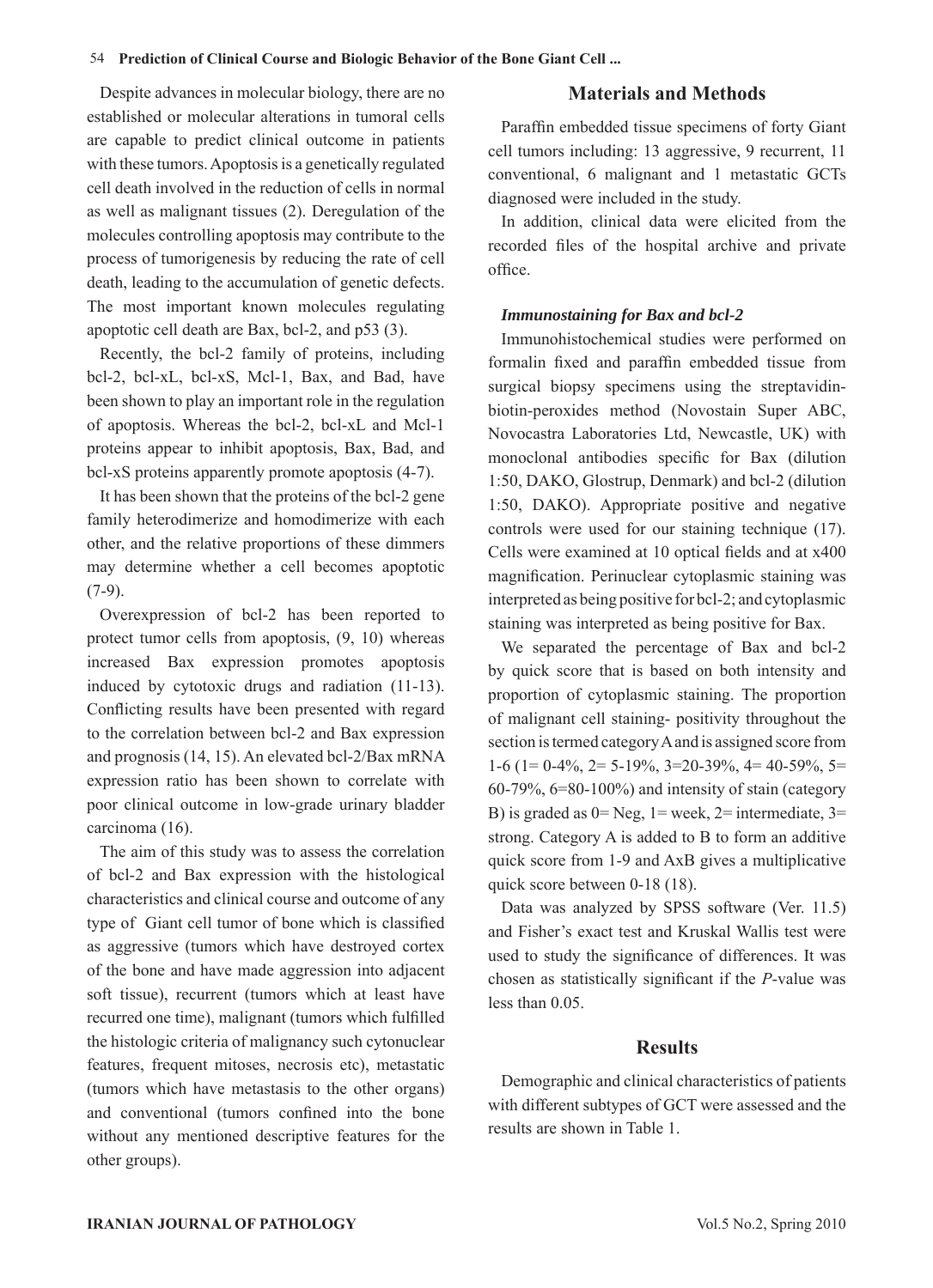| <b>Variable</b>        | Conventional<br>GCT | Aggressive<br><b>GCT</b> | Recurrent<br><b>GCT</b> | Malignant<br><b>GCT</b> | <b>Metastatic</b><br>GCT | <b>Total</b>    | P value |
|------------------------|---------------------|--------------------------|-------------------------|-------------------------|--------------------------|-----------------|---------|
| N                      | 11                  | 13                       | O                       |                         |                          | 40              |         |
| Age<br><b>Mean</b> ±Sd | $26.36\pm7.90$      | $29.15 \pm 13.59$        | $29.55\pm 6.82$         | $33.83 \pm 8.18$        | 44.00                    | $29.55\pm10.12$ | 0.390   |
| <b>Sex</b><br>F: M     | 6:5                 | $11 - 2$                 | 7:2                     | 3.3                     | 1:0                      | 28.12           | 0 3 5 4 |

Table 1: Demographic characteristics of patients with different subtypes of Giant cell tumor of bone

Immunohistochemical staining for Bax and bcl-2 markers were done and mean percent of staining and intensity were assessed in all subgroups and then were encoded according to quick score of which the results are shown in Table 2.

Comparing positivity of staining of Bax and bcl-2 showed statistically significant differences between the subgroups for both Bax and bcl-2 (*P*<0.001for both) and higher positivity of staining for Bax and bcl-2 were significantly more frequent in malignant GCT.

**Table 2:** Staining positivity for Bax and bcl-2 among patients with different subtypes of Giant cell tumor of bone

| <b>Staining positivity</b> |            | Conventional<br><b>GCT</b><br>N(%) | <b>Aggressive</b><br><b>GCT</b><br>N(%) | Recurrent<br><b>GCT</b><br>N(%) | <b>Malignant</b><br><b>GCT</b><br>N(% | <b>Metastatic GCT</b><br>N(%) |  |
|----------------------------|------------|------------------------------------|-----------------------------------------|---------------------------------|---------------------------------------|-------------------------------|--|
| $1+$                       | Bax        |                                    |                                         |                                 |                                       |                               |  |
|                            | $bcl-2$    | 9(81.8)                            | 1(7.7)                                  | 1(11.1)                         |                                       |                               |  |
| $2+$                       | Bax        | 1(9.1)                             |                                         | -                               | -                                     | 1(100)                        |  |
|                            | $bcl-2$    | 2(18.2)                            | 8(61.5)                                 | 1(11.1)                         |                                       | 1(100)                        |  |
| $3+$                       | <b>Bax</b> | 2(18.2)                            |                                         |                                 |                                       |                               |  |
|                            | $bcl-2$    |                                    | 3(23.1)                                 | 5(55.6)                         |                                       |                               |  |
| $4+$                       | Bax        | 6(54.4)                            | 3(23.1)                                 | -                               |                                       |                               |  |
|                            | $bcl-2$    |                                    |                                         | 1(11.1)                         | 1(16.7)                               |                               |  |
| $5+$                       | <b>Bax</b> | 2(18.2)                            | 9(69.2)                                 | 8(88.9)                         |                                       |                               |  |
|                            | bcl-2      |                                    | 1(7.7)                                  | 1(11.1)                         | 5(83.3)                               |                               |  |
| $6+$                       | Bax        |                                    | 1(7.7)                                  | 1(11.1)                         | 6(100)                                |                               |  |
|                            | $bcl-2$    |                                    |                                         |                                 |                                       |                               |  |
| <b>Total</b>               |            | 11                                 | 13                                      | 9                               | 6                                     |                               |  |



**Fig. 1:** Staining severity for Bax and bcl-2 among patients with different subtypes of Giant cell tumor of bone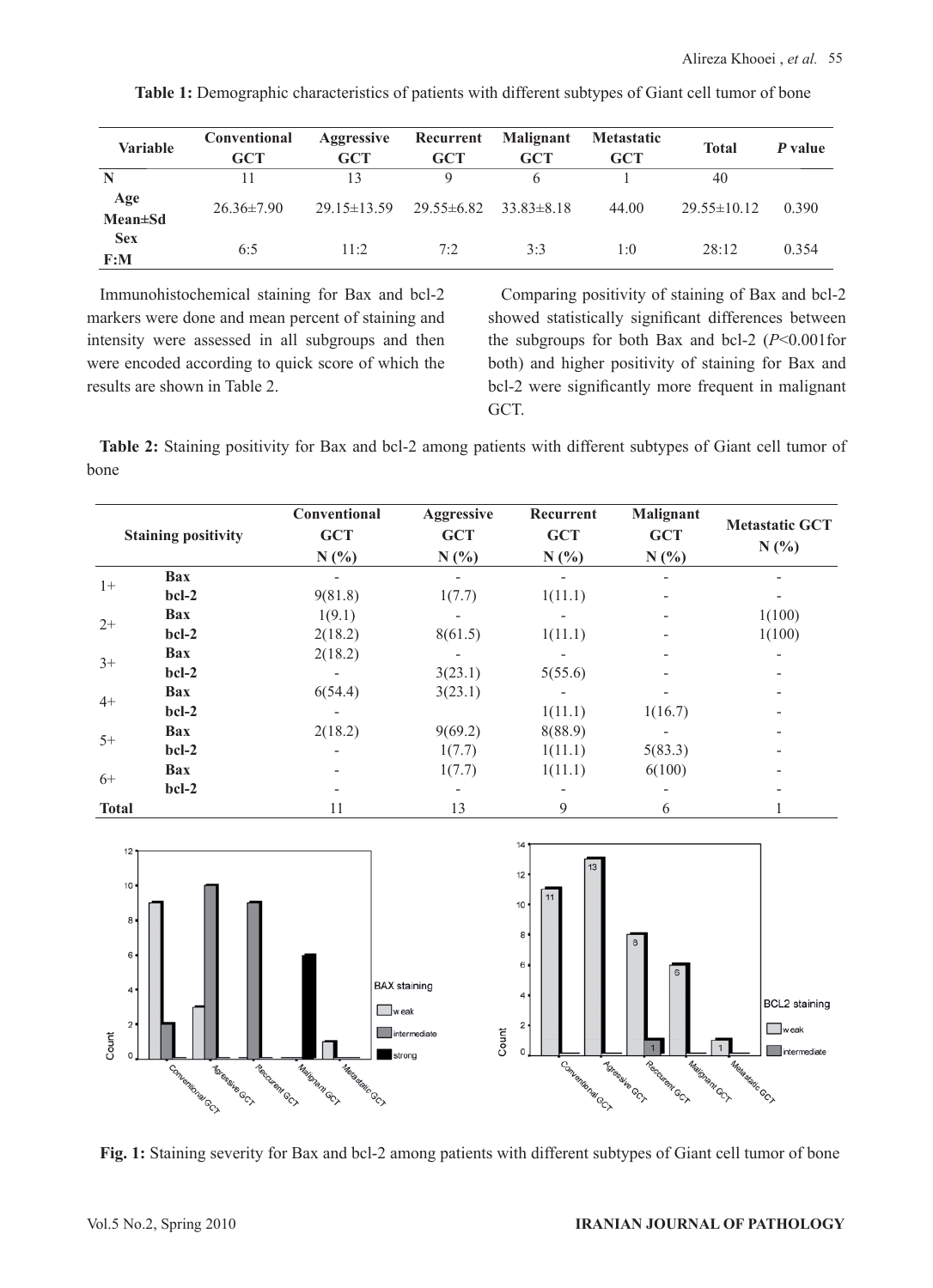#### 56 **Prediction of Clinical Course and Biologic Behavior of the Bone Giant Cell ...**

Staining severity was also assessed for bcl-2 and Bax but the differences between the subgroups were not significant for bcl-2 (*P*= 0.473) while there was statistically significant difference between subgroups for Bax (*P*<0.001) [Fig. 1].

Finally, we calculated additive and multiplative quick score of which the results are shown in Table 3.

Table 3: Quick scoring for Bax and bcl-2 among patients with different subtypes of Giant cell tumor of bone

| <b>Quick score</b>        |                   | <b>Conventional Aggressive Recurrent Malignant</b><br><b>GCT</b> | GCT            | <b>GCT</b>     | GCT            | <b>Metastatic</b><br><b>GCT</b> | $P$ value |
|---------------------------|-------------------|------------------------------------------------------------------|----------------|----------------|----------------|---------------------------------|-----------|
| <b>Additive score</b>     | <b>Bax</b>        | $5.0 \pm 1.09$                                                   | $6.6 \pm 0.50$ | $7.1 \pm 0.33$ | $9.0 \pm 0.0$  | 3.0                             | < 0.001   |
|                           | $_{\text{hcl-2}}$ | $2.1 \pm 0.40$                                                   | $34\pm0.96$    | $4.1 \pm 1.36$ | $58\pm040$     | 3.0                             | < 0.001   |
|                           | Bax               | $46\pm233$                                                       | $8.5 \pm 1.98$ | $102 \pm 0.66$ | $180+0.0$      | 2.0                             | < 0.001   |
| <b>Multiplative score</b> | $_{\text{hcl-2}}$ | $1.18 \pm 40$                                                    | $2.4 \pm 0.96$ | $3.5 \pm 2.55$ | $4.8 \pm 0.40$ | 2.0                             | < 0.001   |

#### **Discussion**

Giant cell tumor of bone is a very peculiar and interesting tumor due to its biological behavior and the phenomenon of metastases of a histologically benign tumor (19). About 50% of GCTs recur following curettage. Though GCT is generally considered as a benign tumor, it can pursue an aggressive course and surprisingly few of these tumors could transform to a malignant neoplasm or metastases, so these features fulfill the criteria for regarding this tumor as a low grade malignancy(1).

Factors regulating the local recurrence and metastatic potential of this benign tumor depend on its aggressiveness, which can be better assessed by clinical and radiological parameters rather than the histopathological appearance (20). It is believed that the intracellular balance of two apoptosis-related proteins, bcl-2 and Bax, regulates the cell proliferation and cell death. Evidence from animal models likewise demonstrates that the balance of bcl-2 and Bax is also critical in determining cell death in the CNS (21-23). Bcl-2 is an anti-apoptosis protein whose overexpression contributes to the uncontrollable proliferation of gliomas and other neoplasm's (22, 24). In contrast, Bax, an antagonist of bcl-2, is an apoptosis promoter and its overexpression often results in cellular apoptosis (22, 24, 25).

In the present study 40 giant cell tumors of bone including 13 aggressive, 9 recurrent, 11 conventional, 6 malignant and 1 metastatic GCTs were assessed for these two markers.

The mean age of our studied patients was about 29.5 years (range 16-56) without any significant difference in five subgroups.

In a similar study by Tunn *et al.* about Giant cell tumor of bone among 87 patients, which was performed in 2003, the average age of the patients was 28.2 (range 8-72) years (19).

In Bertoni study about malignancy in giant cell tumor of bone in 2003, patient age ranged from 20 to 68 years (median, 62 years) for primary malignant GCT and from 30 to 77 years (median, 40 years) for secondary malignant GCT(26).

In our study sex distribution between different subtypes of giant cell tumor of bone, did not show any statistically significant difference, but overall females were more frequent than males (female to male ratio: 2.3). This pattern of sex involvement is higher than other worldwide reports with a female to male ratio of 1.3 (27).

The most common site of involvement was about the knee joint in our study and there was not any significant side preference of tumoral involvement in our patients.

Zhang *et al.* studied case analysis on treatment and recurrence of giant cell tumor of bone in 2006 in China .They found that Giant cell tumor of the bone usually recurs around the knee joint, especially at the proximal tibia, usually graded as Grade II or III by the Campanicci's radiological grading system (28).

In our study immunohistochemical evaluation, using antibodies to Bax and bcl-2 was performed in primary conventional, malignant, recurrent, aggressive, and metastatic Giant cell tumors.

Comparing positivity of staining of Bax and bcl-2 showed statistically significant differences between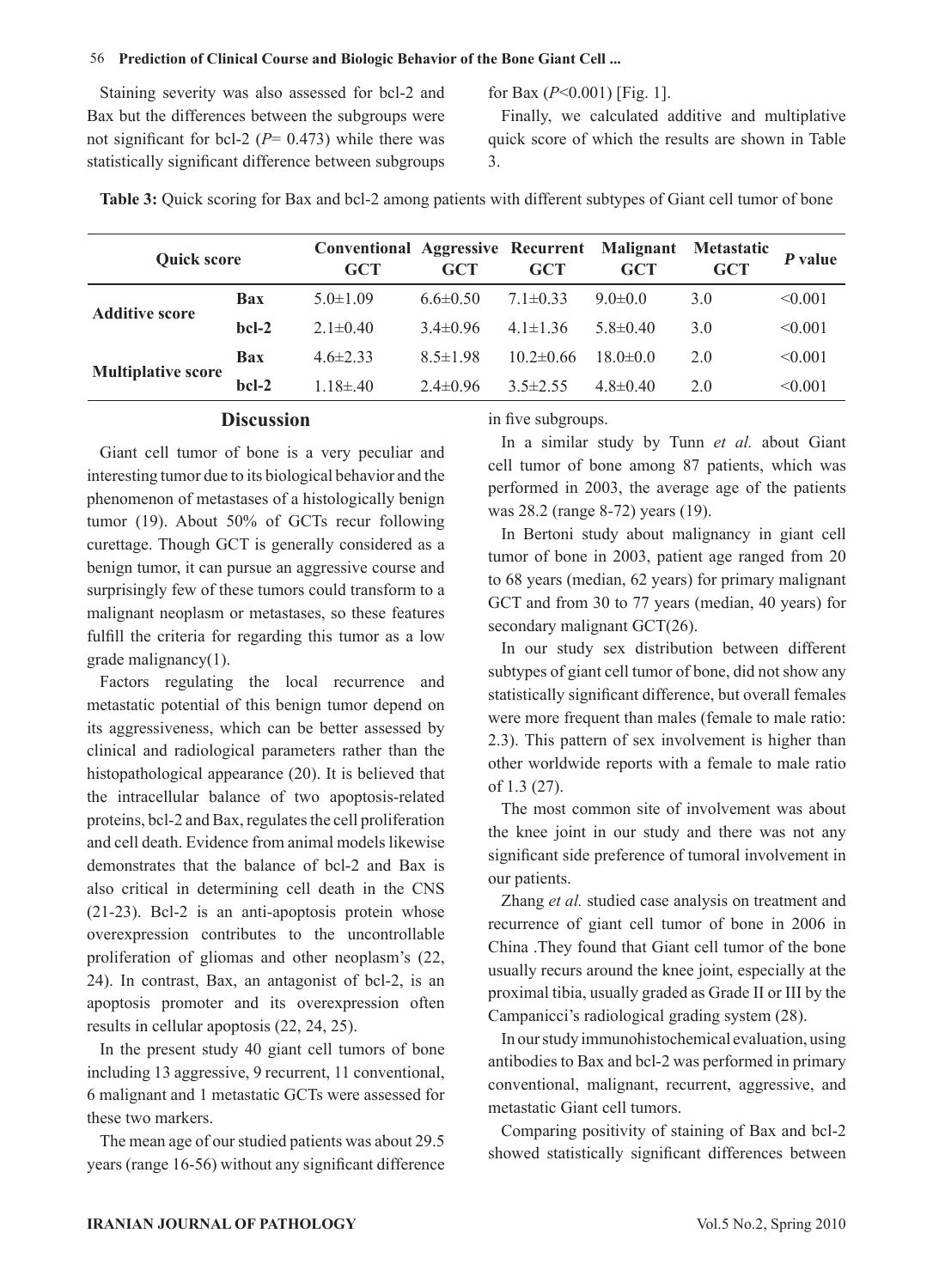these subgroups for both bcl-2 and Bax  $(P<0.001$  for both) and higher positivity of staining for Bax and bcl-2 were significantly more frequent in malignant GCT but the differences between the subgroups were not significant for bcl-2 ( $P = 0.473$ ), while there was statistically significant difference in staining severity between these subgroups for Bax (*P*<0.001).

Evaluation of additive and multiplative quick score among GCT subgroups showed statistically significant difference for both Bax and bcl-2 and scores were significantly higher in malignant subtype of GCT.

This implies that malignant transformation makes the cells to express these markers more frequently and so it could be regarded as an indicator for malignant transformation and unfavorable clinical course. Conversely and surprisingly, negativity of cells for these two markers cannot predict the tumor biologic behavior, so the dilemma of the prediction of the Giant cell tumor course and behavior remains unresolved. Following an extensive research on published and net literature, we only found few articles based on studies similar to the present study.

Pammer *et al.* studied expression of regulatory apoptotic proteins in peripheral giant cell granulomas and lesions containing osteoclast-like giant cells in 1998 in Austria, they found that strong expression of Bak and Bax in the majority of giant cells. In contrast, giant cells show only weak positivity for bcl-2 and moderate positivity for bcl-x. Mononuclear cells were negative to weakly positive for bcl-x. Only scattered mononuclear cells were positive for Bak, Bax and bcl-2. The frequency of apoptotic nuclei detected by TUNEL-staining compared to regular nuclei was 18 times higher in giant cells than in mononuclear cells. In summary, their findings support the presumption that giant cells of bone and soft tissue tumors are reactive cell forms and not of neoplastic origin (29).

Osaka *et al.* studied clinical and immunohistochemical characteristics of benign giant cell tumor of bone with pulmonary metastases in Japan and reported that examination of Ki-67 should be carried out for aggressive type of giant cell tumor (30).

Kaseta *et al.* studied prognostic value of Bax, bcl-2, and P53 staining in primary osteosarcoma in 2008 in Greece. The increased apoptotic rate as determined by an elevated Bax/bcl-2 protein expression ratio or by the Bax  $(+)/bcl-2(-)/P53$   $(+)$  protein expression pattern, appears to identify groups of osteosarcoma patients with unfavorable prognosis (18).

Sulh *et al.* studied proliferation index (PI) and vascular density of giant cell tumors of bone in 1996 in USA. They found that the degree of tumor cell proliferation and vascularity are not useful parameters to predict the recurrence of GCT of bone and that are no significant differences between the PI of mononuclear round-ovoid cells and mononuclear spindle cells (31).

Oda *et al.* suggest that multiple oncogene or tumors suppressor gene mutations as same as P53, H-ras, C-myc, MMP-9 and MIB-1 may play an important role during malignant transformation in conventional giant-cell tumors (32).

Lee *et al.* studied gene expression profiling which identified p63 as a diagnostic marker for giant cell tumor of the bone in 2008 in USA .They found that strong p63 nuclear staining was present in giant cell tumor of the bone and p63 can be used as a diagnostic marker to aid the clinical diagnosis of giant cell tumor of the bone (33).

In our study, the reactivity of stromal cells for these two markers in a metastatic nodule of GCT in lung was very low so this may indicate that secondary lung nodules of this tumor are not true secondary malignancy but just a simple implantation or seeding without further malignant growth potential.

This is in accordance with Mira who in his interesting book about Bone tumors claims that secondary nodules of a GCT of bone are not true metastases but simple implantation (27).

# **Conclusion**

It seems that further studies must be performed to detect parameters, which would enable us to have a better understanding of the histogenesis of the giant cell tumor of bone and to make us capable for predicting the clinical course of the tumor. The clinical applicability and prognostication value of the parameters studied in this study are yet to be determined.

Despite studies conducted to clarify the true nature of the Giant cell tumor of bone and to make the pathologist able to predict the biologic behavior of this tumor, and the clinician to plan a corresponding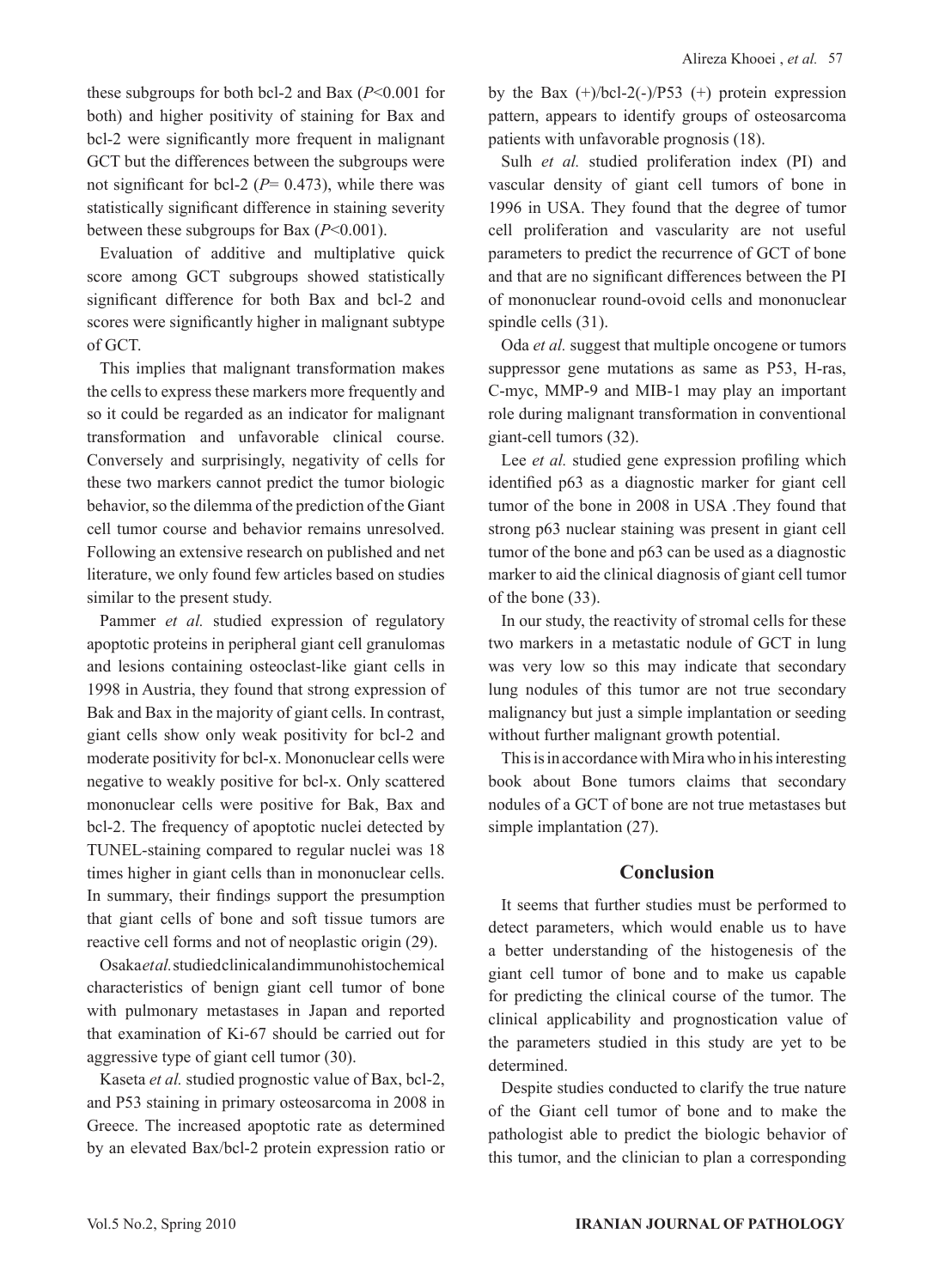modality of treatment, yet this goal has not been achieved and at the present time no unique parameter has been introduced to be confidently applied for this purpose.

Furthermore, malignant transformation and metastases are very rare in giant cell tumor of bone so sample volume in all reported studies has not been adequate for such a confident conclusion.

## **Acknowledgements**

The authors declare that they have no conflicts of interest.

#### **References**

1. Campanacci M, Baldini N, Boriani S, Sudanese A. Giant-cell tumor of bone. J Bone Joint Surg Am 1987;69(1):106-14.

2. Searle J, Collins DJ, Harmon B, Kerr JF. The spontaneous occurrence of apoptosis in squamous carcinomas of the uterine cervix. Pathology 1973;5(2):163-9.

3. Pruneri G, Pignataro L, Carboni N, Ronchetti D, Cesana BM, Ottaviani A, *et al.* Clinical relevance of p53 and bcl-2 protein over-expression in laryngeal squamouscell carcinoma. Int J Cancer 1998;79(3):263-8.

4. Reed JC. Bcl-2 and the regulation of programmed cell death. J Cell Biol 1994;124(1-2):1-6.

5. Hockenbery DM. bcl-2 in cancer, development and apoptosis. J Cell Sci Suppl 1994;18:51-5:51-5.

6. Boise LH, Gottschalk AR, Quintans J, Thompson CB. Bcl-2 and Bcl-2-related proteins in apoptosis regulation. Curr Top Microbiol Immunol 1995;200:107-21.

7. Oltvai ZN, Milliman CL, Korsmeyer SJ. Bcl-2 heterodimerizes in vivo with a conserved homolog, Bax, that accelerates programmed cell death. Cell 1993;74(4):609-19.

8. Oltvai ZN, Korsmeyer SJ. Checkpoints of dueling dimers foil death wishes. Cell 1994;21;79(2):189-92.

9. Reed JC. Bcl-2: prevention of apoptosis as a mechanism of drug resistance. Hematol Oncol Clin North Am 1995;9(2):451-73.

10. Miyashita T, Reed JC. bcl-2 gene transfer increases relative resistance of S49.1 and WEHI7.2 lymphoid cells to cell death and DNA fragmentation induced by glucocorticoids and multiple chemotherapeutic drugs. Cancer Res 1992;52(19):5407-11.

11. Wagener C, Bargou RC, Daniel PT, Bommert K,

Mapara MY, Royer HD, *et al.* Induction of the deathpromoting gene bax-alpha sensitizes cultured breastcancer cells to drug-induced apoptosis. Int J Cancer 1996 ;67(1):138-41.

12. Sakakura C, Sweeney EA, Shirahama T, Igarashi Y, Hakomori S, Nakatani H, *et al.* Overexpression of bax sensitizes human breast cancer MCF-7 cells to radiationinduced apoptosis. Int J Cancer 1996;67(1):101-5.

13. Kitada S, Krajewski S, Miyashita T, Krajewska M, Reed JC. Gamma-radiation induces upregulation of Bax protein and apoptosis in radiosensitive cells in vivo. Oncogene 1996;12(1):187-92.

14. Lipponen P, Pietilainen T, Kosma VM, Aaltomaa S, Eskelinen M, Syrjanen K. Apoptosis suppressing protein bcl-2 is expressed in well-differentiated breast carcinomas with favourable prognosis. J Pathol 1995;177(1):49-55.

15. Wilson GD, Grover R, Richman PI, Daley FM, Saunders MI, Dische S. Bcl-2 expression correlates with favourable outcome in head and neck cancer treated by accelerated radiotherapy. Anticancer Res 1996;16(4C):2403-8.

16. Marx D, Binder C, Meden H, Lenthe T, Ziemek T, Hiddemann T, *et al.* Differential expression of apoptosis associated genes bax and bcl-2 in ovarian cancer. Anticancer Res 1997;17(3C):2233-40.

17. Skirnisdottir I, Seidal T, Gerdin E, Sorbe B. The prognostic importance of p53, bcl-2, and bax in early stage epithelial ovarian carcinoma treated with adjuvant chemotherapy. Int J Gynecol Cancer 2002;12(3):265-76.

18. Kaseta MK, Khaldi L, Gomatos IP, Tzagarakis GP, Alevizos L, Leandros E, *et al.* Prognostic value of bax, bcl-2, and p53 staining in primary osteosarcoma. J Surg Oncol 2008;97(3):259-66.

19. Tunn PU, Schlag PM. [Giant cell tumor of bone. An evaluation of 87 patients]. Z Orthop Ihre Grenzgeb 2003;141(6):690-8.

20. Mondal A, Kundu R, Misra DK. Factors regulating the metastatic potential of benign giant cell tumour of bonestudy of an unusual case with short review of literature. Indian J Pathol Microbiol 2001;44(1):31-5.

21. Hara A, Hirose Y, Wang A, Yoshimi N, Tanaka T, Mori H. Localization of Bax and Bcl-2 proteins, regulators of programmed cell death, in the human central nervous system. Virchows Arch 1996;429(4-5):249-53.

22. Krajewski S, James HJ, Ross J, Blumberg BM, Epstein LG, Gendelman HE, *et al.* Expression of pro- and anti-apoptosis gene products in brains from paediatric